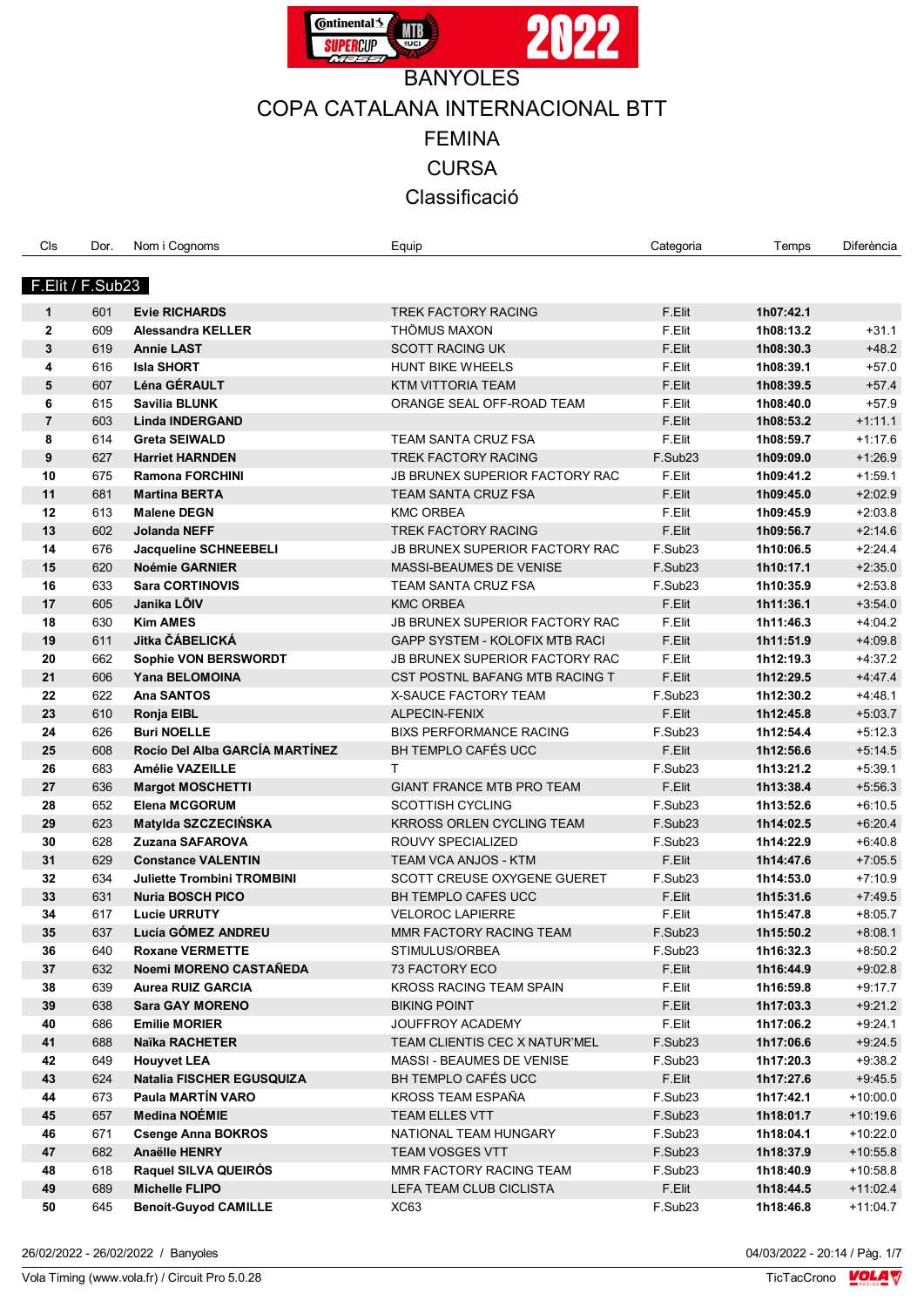



| Dor. | Nom i Cognoms                                                                                                                                                                                                                       | Equip                                                                                                                                                                                                                                                                                                                                                                                                                                                                                                                                                                                                                                                                                                                                                                                                  | Categoria                                                                                                                                                                                                                                                                                                                                                                                                                                                                                                                                                                                                                                                                                              | Temps                                                                                                                                                                                                                                                                                                                                                                                                                                                        | Diferència                                                                                                                                                                                                                                                                                                                                                  |
|------|-------------------------------------------------------------------------------------------------------------------------------------------------------------------------------------------------------------------------------------|--------------------------------------------------------------------------------------------------------------------------------------------------------------------------------------------------------------------------------------------------------------------------------------------------------------------------------------------------------------------------------------------------------------------------------------------------------------------------------------------------------------------------------------------------------------------------------------------------------------------------------------------------------------------------------------------------------------------------------------------------------------------------------------------------------|--------------------------------------------------------------------------------------------------------------------------------------------------------------------------------------------------------------------------------------------------------------------------------------------------------------------------------------------------------------------------------------------------------------------------------------------------------------------------------------------------------------------------------------------------------------------------------------------------------------------------------------------------------------------------------------------------------|--------------------------------------------------------------------------------------------------------------------------------------------------------------------------------------------------------------------------------------------------------------------------------------------------------------------------------------------------------------------------------------------------------------------------------------------------------------|-------------------------------------------------------------------------------------------------------------------------------------------------------------------------------------------------------------------------------------------------------------------------------------------------------------------------------------------------------------|
| 625  | <b>Regina SCHMIDEL</b>                                                                                                                                                                                                              | NATIONAL TEAM HUNGARY                                                                                                                                                                                                                                                                                                                                                                                                                                                                                                                                                                                                                                                                                                                                                                                  | F.Elit                                                                                                                                                                                                                                                                                                                                                                                                                                                                                                                                                                                                                                                                                                 | 1h18:59.4                                                                                                                                                                                                                                                                                                                                                                                                                                                    | $+11:17.3$                                                                                                                                                                                                                                                                                                                                                  |
| 644  | <b>Laura TERRADAS ILL</b>                                                                                                                                                                                                           | IRONTECH- TECNIC-MENDIZ-AMBISI                                                                                                                                                                                                                                                                                                                                                                                                                                                                                                                                                                                                                                                                                                                                                                         | F.Elit                                                                                                                                                                                                                                                                                                                                                                                                                                                                                                                                                                                                                                                                                                 | 1h19:16.6                                                                                                                                                                                                                                                                                                                                                                                                                                                    | $+11:34.5$                                                                                                                                                                                                                                                                                                                                                  |
| 621  | <b>Gaia TORMENA</b>                                                                                                                                                                                                                 | A.S.D. G.S. LUPI VALLE D'AOSTA                                                                                                                                                                                                                                                                                                                                                                                                                                                                                                                                                                                                                                                                                                                                                                         | F.Sub23                                                                                                                                                                                                                                                                                                                                                                                                                                                                                                                                                                                                                                                                                                | 1h19:40.6                                                                                                                                                                                                                                                                                                                                                                                                                                                    | $+11:58.5$                                                                                                                                                                                                                                                                                                                                                  |
| 659  | <b>Margaux BORRELLY</b>                                                                                                                                                                                                             | <b>TEAM CALVISSON VTT</b>                                                                                                                                                                                                                                                                                                                                                                                                                                                                                                                                                                                                                                                                                                                                                                              | F.Sub <sub>23</sub>                                                                                                                                                                                                                                                                                                                                                                                                                                                                                                                                                                                                                                                                                    | 1h20:18.3                                                                                                                                                                                                                                                                                                                                                                                                                                                    | $+12:36.2$                                                                                                                                                                                                                                                                                                                                                  |
|      |                                                                                                                                                                                                                                     | RADIKALBIKES RACING TEAM                                                                                                                                                                                                                                                                                                                                                                                                                                                                                                                                                                                                                                                                                                                                                                               | F.Elit                                                                                                                                                                                                                                                                                                                                                                                                                                                                                                                                                                                                                                                                                                 |                                                                                                                                                                                                                                                                                                                                                                                                                                                              | $+13:29.7$                                                                                                                                                                                                                                                                                                                                                  |
| 660  | Sonia QUIROGA PADILLA                                                                                                                                                                                                               | <b>RR BIKERS</b>                                                                                                                                                                                                                                                                                                                                                                                                                                                                                                                                                                                                                                                                                                                                                                                       | F.Elit                                                                                                                                                                                                                                                                                                                                                                                                                                                                                                                                                                                                                                                                                                 |                                                                                                                                                                                                                                                                                                                                                                                                                                                              | $+14:22.5$                                                                                                                                                                                                                                                                                                                                                  |
|      |                                                                                                                                                                                                                                     |                                                                                                                                                                                                                                                                                                                                                                                                                                                                                                                                                                                                                                                                                                                                                                                                        |                                                                                                                                                                                                                                                                                                                                                                                                                                                                                                                                                                                                                                                                                                        |                                                                                                                                                                                                                                                                                                                                                                                                                                                              | $+14:26.6$                                                                                                                                                                                                                                                                                                                                                  |
|      |                                                                                                                                                                                                                                     | XC63 UCI                                                                                                                                                                                                                                                                                                                                                                                                                                                                                                                                                                                                                                                                                                                                                                                               |                                                                                                                                                                                                                                                                                                                                                                                                                                                                                                                                                                                                                                                                                                        |                                                                                                                                                                                                                                                                                                                                                                                                                                                              | $+14:38.7$                                                                                                                                                                                                                                                                                                                                                  |
|      | <b>Julia PUJOL FREIXENET</b>                                                                                                                                                                                                        | <b>BAIXT ER</b>                                                                                                                                                                                                                                                                                                                                                                                                                                                                                                                                                                                                                                                                                                                                                                                        |                                                                                                                                                                                                                                                                                                                                                                                                                                                                                                                                                                                                                                                                                                        |                                                                                                                                                                                                                                                                                                                                                                                                                                                              | $+14:48.2$                                                                                                                                                                                                                                                                                                                                                  |
|      |                                                                                                                                                                                                                                     | <b>ATV HALTERN</b>                                                                                                                                                                                                                                                                                                                                                                                                                                                                                                                                                                                                                                                                                                                                                                                     |                                                                                                                                                                                                                                                                                                                                                                                                                                                                                                                                                                                                                                                                                                        |                                                                                                                                                                                                                                                                                                                                                                                                                                                              | $+14:49.3$                                                                                                                                                                                                                                                                                                                                                  |
|      |                                                                                                                                                                                                                                     | <b>HOBIJ VITTORIA DEVELOPMENT TEA</b>                                                                                                                                                                                                                                                                                                                                                                                                                                                                                                                                                                                                                                                                                                                                                                  |                                                                                                                                                                                                                                                                                                                                                                                                                                                                                                                                                                                                                                                                                                        |                                                                                                                                                                                                                                                                                                                                                                                                                                                              | $+15:18.2$                                                                                                                                                                                                                                                                                                                                                  |
|      |                                                                                                                                                                                                                                     |                                                                                                                                                                                                                                                                                                                                                                                                                                                                                                                                                                                                                                                                                                                                                                                                        |                                                                                                                                                                                                                                                                                                                                                                                                                                                                                                                                                                                                                                                                                                        |                                                                                                                                                                                                                                                                                                                                                                                                                                                              | $+15:34.7$                                                                                                                                                                                                                                                                                                                                                  |
|      |                                                                                                                                                                                                                                     |                                                                                                                                                                                                                                                                                                                                                                                                                                                                                                                                                                                                                                                                                                                                                                                                        |                                                                                                                                                                                                                                                                                                                                                                                                                                                                                                                                                                                                                                                                                                        |                                                                                                                                                                                                                                                                                                                                                                                                                                                              | $+16:05.4$                                                                                                                                                                                                                                                                                                                                                  |
|      |                                                                                                                                                                                                                                     |                                                                                                                                                                                                                                                                                                                                                                                                                                                                                                                                                                                                                                                                                                                                                                                                        |                                                                                                                                                                                                                                                                                                                                                                                                                                                                                                                                                                                                                                                                                                        |                                                                                                                                                                                                                                                                                                                                                                                                                                                              | $+16:21.1$                                                                                                                                                                                                                                                                                                                                                  |
|      |                                                                                                                                                                                                                                     |                                                                                                                                                                                                                                                                                                                                                                                                                                                                                                                                                                                                                                                                                                                                                                                                        |                                                                                                                                                                                                                                                                                                                                                                                                                                                                                                                                                                                                                                                                                                        |                                                                                                                                                                                                                                                                                                                                                                                                                                                              | $+16:29.8$                                                                                                                                                                                                                                                                                                                                                  |
|      |                                                                                                                                                                                                                                     |                                                                                                                                                                                                                                                                                                                                                                                                                                                                                                                                                                                                                                                                                                                                                                                                        |                                                                                                                                                                                                                                                                                                                                                                                                                                                                                                                                                                                                                                                                                                        |                                                                                                                                                                                                                                                                                                                                                                                                                                                              | $+17:10.7$                                                                                                                                                                                                                                                                                                                                                  |
|      |                                                                                                                                                                                                                                     |                                                                                                                                                                                                                                                                                                                                                                                                                                                                                                                                                                                                                                                                                                                                                                                                        |                                                                                                                                                                                                                                                                                                                                                                                                                                                                                                                                                                                                                                                                                                        |                                                                                                                                                                                                                                                                                                                                                                                                                                                              | $+17:27.7$                                                                                                                                                                                                                                                                                                                                                  |
|      |                                                                                                                                                                                                                                     |                                                                                                                                                                                                                                                                                                                                                                                                                                                                                                                                                                                                                                                                                                                                                                                                        |                                                                                                                                                                                                                                                                                                                                                                                                                                                                                                                                                                                                                                                                                                        |                                                                                                                                                                                                                                                                                                                                                                                                                                                              | $+17:28.1$                                                                                                                                                                                                                                                                                                                                                  |
|      |                                                                                                                                                                                                                                     |                                                                                                                                                                                                                                                                                                                                                                                                                                                                                                                                                                                                                                                                                                                                                                                                        |                                                                                                                                                                                                                                                                                                                                                                                                                                                                                                                                                                                                                                                                                                        |                                                                                                                                                                                                                                                                                                                                                                                                                                                              | $+17:32.1$                                                                                                                                                                                                                                                                                                                                                  |
|      |                                                                                                                                                                                                                                     |                                                                                                                                                                                                                                                                                                                                                                                                                                                                                                                                                                                                                                                                                                                                                                                                        |                                                                                                                                                                                                                                                                                                                                                                                                                                                                                                                                                                                                                                                                                                        |                                                                                                                                                                                                                                                                                                                                                                                                                                                              |                                                                                                                                                                                                                                                                                                                                                             |
|      |                                                                                                                                                                                                                                     |                                                                                                                                                                                                                                                                                                                                                                                                                                                                                                                                                                                                                                                                                                                                                                                                        |                                                                                                                                                                                                                                                                                                                                                                                                                                                                                                                                                                                                                                                                                                        |                                                                                                                                                                                                                                                                                                                                                                                                                                                              | $+17:40.4$                                                                                                                                                                                                                                                                                                                                                  |
|      |                                                                                                                                                                                                                                     |                                                                                                                                                                                                                                                                                                                                                                                                                                                                                                                                                                                                                                                                                                                                                                                                        |                                                                                                                                                                                                                                                                                                                                                                                                                                                                                                                                                                                                                                                                                                        |                                                                                                                                                                                                                                                                                                                                                                                                                                                              | $+17:47.5$                                                                                                                                                                                                                                                                                                                                                  |
|      |                                                                                                                                                                                                                                     |                                                                                                                                                                                                                                                                                                                                                                                                                                                                                                                                                                                                                                                                                                                                                                                                        |                                                                                                                                                                                                                                                                                                                                                                                                                                                                                                                                                                                                                                                                                                        |                                                                                                                                                                                                                                                                                                                                                                                                                                                              | $+17:55.0$                                                                                                                                                                                                                                                                                                                                                  |
|      |                                                                                                                                                                                                                                     |                                                                                                                                                                                                                                                                                                                                                                                                                                                                                                                                                                                                                                                                                                                                                                                                        |                                                                                                                                                                                                                                                                                                                                                                                                                                                                                                                                                                                                                                                                                                        |                                                                                                                                                                                                                                                                                                                                                                                                                                                              | $+18:16.7$                                                                                                                                                                                                                                                                                                                                                  |
|      |                                                                                                                                                                                                                                     |                                                                                                                                                                                                                                                                                                                                                                                                                                                                                                                                                                                                                                                                                                                                                                                                        |                                                                                                                                                                                                                                                                                                                                                                                                                                                                                                                                                                                                                                                                                                        |                                                                                                                                                                                                                                                                                                                                                                                                                                                              | $+18:57.4$                                                                                                                                                                                                                                                                                                                                                  |
|      |                                                                                                                                                                                                                                     |                                                                                                                                                                                                                                                                                                                                                                                                                                                                                                                                                                                                                                                                                                                                                                                                        |                                                                                                                                                                                                                                                                                                                                                                                                                                                                                                                                                                                                                                                                                                        |                                                                                                                                                                                                                                                                                                                                                                                                                                                              | $+19.37.9$                                                                                                                                                                                                                                                                                                                                                  |
|      |                                                                                                                                                                                                                                     |                                                                                                                                                                                                                                                                                                                                                                                                                                                                                                                                                                                                                                                                                                                                                                                                        |                                                                                                                                                                                                                                                                                                                                                                                                                                                                                                                                                                                                                                                                                                        |                                                                                                                                                                                                                                                                                                                                                                                                                                                              | $+19:43.9$                                                                                                                                                                                                                                                                                                                                                  |
|      |                                                                                                                                                                                                                                     |                                                                                                                                                                                                                                                                                                                                                                                                                                                                                                                                                                                                                                                                                                                                                                                                        |                                                                                                                                                                                                                                                                                                                                                                                                                                                                                                                                                                                                                                                                                                        |                                                                                                                                                                                                                                                                                                                                                                                                                                                              | $+21:16.4$                                                                                                                                                                                                                                                                                                                                                  |
|      |                                                                                                                                                                                                                                     |                                                                                                                                                                                                                                                                                                                                                                                                                                                                                                                                                                                                                                                                                                                                                                                                        |                                                                                                                                                                                                                                                                                                                                                                                                                                                                                                                                                                                                                                                                                                        |                                                                                                                                                                                                                                                                                                                                                                                                                                                              | $+21:55.6$                                                                                                                                                                                                                                                                                                                                                  |
|      |                                                                                                                                                                                                                                     |                                                                                                                                                                                                                                                                                                                                                                                                                                                                                                                                                                                                                                                                                                                                                                                                        |                                                                                                                                                                                                                                                                                                                                                                                                                                                                                                                                                                                                                                                                                                        |                                                                                                                                                                                                                                                                                                                                                                                                                                                              | $+22:05.1$                                                                                                                                                                                                                                                                                                                                                  |
|      |                                                                                                                                                                                                                                     |                                                                                                                                                                                                                                                                                                                                                                                                                                                                                                                                                                                                                                                                                                                                                                                                        |                                                                                                                                                                                                                                                                                                                                                                                                                                                                                                                                                                                                                                                                                                        |                                                                                                                                                                                                                                                                                                                                                                                                                                                              | $+22:56.0$                                                                                                                                                                                                                                                                                                                                                  |
|      | <b>Marianna CHEVALLEY</b>                                                                                                                                                                                                           | <b>XC63</b>                                                                                                                                                                                                                                                                                                                                                                                                                                                                                                                                                                                                                                                                                                                                                                                            |                                                                                                                                                                                                                                                                                                                                                                                                                                                                                                                                                                                                                                                                                                        |                                                                                                                                                                                                                                                                                                                                                                                                                                                              | $+22:58.1$                                                                                                                                                                                                                                                                                                                                                  |
|      | <b>Mia WESTERGAARD</b>                                                                                                                                                                                                              | HOPTRUP MARSTRUP IDRÆTSFORENIN                                                                                                                                                                                                                                                                                                                                                                                                                                                                                                                                                                                                                                                                                                                                                                         |                                                                                                                                                                                                                                                                                                                                                                                                                                                                                                                                                                                                                                                                                                        | 1h30:45.2                                                                                                                                                                                                                                                                                                                                                                                                                                                    | $+23:03.1$                                                                                                                                                                                                                                                                                                                                                  |
|      | <b>Paula BARROSO TORRES</b>                                                                                                                                                                                                         | <b>RADIKALBIKES</b>                                                                                                                                                                                                                                                                                                                                                                                                                                                                                                                                                                                                                                                                                                                                                                                    | F.Sub23                                                                                                                                                                                                                                                                                                                                                                                                                                                                                                                                                                                                                                                                                                | 1h34:57.4                                                                                                                                                                                                                                                                                                                                                                                                                                                    | $+27:15.3$                                                                                                                                                                                                                                                                                                                                                  |
| 678  | Niknaz FAZELI HOKMABAD                                                                                                                                                                                                              | <b>BICIEQUIP COMPETICIÓ</b>                                                                                                                                                                                                                                                                                                                                                                                                                                                                                                                                                                                                                                                                                                                                                                            | F.Elit                                                                                                                                                                                                                                                                                                                                                                                                                                                                                                                                                                                                                                                                                                 | 1h10:11.3                                                                                                                                                                                                                                                                                                                                                                                                                                                    | +1 Volta                                                                                                                                                                                                                                                                                                                                                    |
| 687  | <b>Clarisse BOY</b>                                                                                                                                                                                                                 | <b>ENTENTE XC 64</b>                                                                                                                                                                                                                                                                                                                                                                                                                                                                                                                                                                                                                                                                                                                                                                                   | F.Sub <sub>23</sub>                                                                                                                                                                                                                                                                                                                                                                                                                                                                                                                                                                                                                                                                                    | 1h10:29.0                                                                                                                                                                                                                                                                                                                                                                                                                                                    | +1 Volta                                                                                                                                                                                                                                                                                                                                                    |
|      |                                                                                                                                                                                                                                     |                                                                                                                                                                                                                                                                                                                                                                                                                                                                                                                                                                                                                                                                                                                                                                                                        |                                                                                                                                                                                                                                                                                                                                                                                                                                                                                                                                                                                                                                                                                                        |                                                                                                                                                                                                                                                                                                                                                                                                                                                              |                                                                                                                                                                                                                                                                                                                                                             |
|      |                                                                                                                                                                                                                                     |                                                                                                                                                                                                                                                                                                                                                                                                                                                                                                                                                                                                                                                                                                                                                                                                        |                                                                                                                                                                                                                                                                                                                                                                                                                                                                                                                                                                                                                                                                                                        |                                                                                                                                                                                                                                                                                                                                                                                                                                                              |                                                                                                                                                                                                                                                                                                                                                             |
| 612  | <b>Häberlin STEFFI</b>                                                                                                                                                                                                              | <b>BIXS PERFORMANCE TEAM</b>                                                                                                                                                                                                                                                                                                                                                                                                                                                                                                                                                                                                                                                                                                                                                                           | F.Elit                                                                                                                                                                                                                                                                                                                                                                                                                                                                                                                                                                                                                                                                                                 |                                                                                                                                                                                                                                                                                                                                                                                                                                                              |                                                                                                                                                                                                                                                                                                                                                             |
| 690  | <b>Aida FERNANDEZ SANCHEZ</b>                                                                                                                                                                                                       | MANRESANA1930                                                                                                                                                                                                                                                                                                                                                                                                                                                                                                                                                                                                                                                                                                                                                                                          | F.Elit                                                                                                                                                                                                                                                                                                                                                                                                                                                                                                                                                                                                                                                                                                 |                                                                                                                                                                                                                                                                                                                                                                                                                                                              |                                                                                                                                                                                                                                                                                                                                                             |
|      |                                                                                                                                                                                                                                     |                                                                                                                                                                                                                                                                                                                                                                                                                                                                                                                                                                                                                                                                                                                                                                                                        |                                                                                                                                                                                                                                                                                                                                                                                                                                                                                                                                                                                                                                                                                                        |                                                                                                                                                                                                                                                                                                                                                                                                                                                              |                                                                                                                                                                                                                                                                                                                                                             |
|      |                                                                                                                                                                                                                                     |                                                                                                                                                                                                                                                                                                                                                                                                                                                                                                                                                                                                                                                                                                                                                                                                        |                                                                                                                                                                                                                                                                                                                                                                                                                                                                                                                                                                                                                                                                                                        |                                                                                                                                                                                                                                                                                                                                                                                                                                                              |                                                                                                                                                                                                                                                                                                                                                             |
|      |                                                                                                                                                                                                                                     |                                                                                                                                                                                                                                                                                                                                                                                                                                                                                                                                                                                                                                                                                                                                                                                                        |                                                                                                                                                                                                                                                                                                                                                                                                                                                                                                                                                                                                                                                                                                        |                                                                                                                                                                                                                                                                                                                                                                                                                                                              |                                                                                                                                                                                                                                                                                                                                                             |
|      |                                                                                                                                                                                                                                     |                                                                                                                                                                                                                                                                                                                                                                                                                                                                                                                                                                                                                                                                                                                                                                                                        |                                                                                                                                                                                                                                                                                                                                                                                                                                                                                                                                                                                                                                                                                                        |                                                                                                                                                                                                                                                                                                                                                                                                                                                              |                                                                                                                                                                                                                                                                                                                                                             |
|      |                                                                                                                                                                                                                                     |                                                                                                                                                                                                                                                                                                                                                                                                                                                                                                                                                                                                                                                                                                                                                                                                        |                                                                                                                                                                                                                                                                                                                                                                                                                                                                                                                                                                                                                                                                                                        |                                                                                                                                                                                                                                                                                                                                                                                                                                                              |                                                                                                                                                                                                                                                                                                                                                             |
|      |                                                                                                                                                                                                                                     |                                                                                                                                                                                                                                                                                                                                                                                                                                                                                                                                                                                                                                                                                                                                                                                                        |                                                                                                                                                                                                                                                                                                                                                                                                                                                                                                                                                                                                                                                                                                        |                                                                                                                                                                                                                                                                                                                                                                                                                                                              |                                                                                                                                                                                                                                                                                                                                                             |
| 693  | <b>Alba SALA VIDAL</b>                                                                                                                                                                                                              | AE MATXACUCA                                                                                                                                                                                                                                                                                                                                                                                                                                                                                                                                                                                                                                                                                                                                                                                           |                                                                                                                                                                                                                                                                                                                                                                                                                                                                                                                                                                                                                                                                                                        |                                                                                                                                                                                                                                                                                                                                                                                                                                                              |                                                                                                                                                                                                                                                                                                                                                             |
|      |                                                                                                                                                                                                                                     |                                                                                                                                                                                                                                                                                                                                                                                                                                                                                                                                                                                                                                                                                                                                                                                                        |                                                                                                                                                                                                                                                                                                                                                                                                                                                                                                                                                                                                                                                                                                        |                                                                                                                                                                                                                                                                                                                                                                                                                                                              |                                                                                                                                                                                                                                                                                                                                                             |
|      | 643<br>641<br>655<br>651<br>669<br>677<br>653<br>648<br>650<br>668<br>680<br>667<br>663<br>664<br>654<br>666<br>658<br>674<br>647<br>661<br>684<br>656<br>665<br>691<br>692<br>670<br>679<br>672<br>604<br>635<br>642<br>646<br>685 | <b>Ágata SAFONT ESPINOSA</b><br>Lucía MACHO JIMÉNEZ<br>Lucile BELLELLE<br><b>Jette AELKEN</b><br><b>Fenna HOEGEE</b><br><b>Amparo CHAPA LLORET</b><br>Pippia ALYCIA<br>Alba SUGRAÑES MATEU<br><b>Andrea PASCUAL OGALLA</b><br><b>Lou GARCIN</b><br>Paola ZAHONERO ABRIL<br><b>Paula FERNANDEZ BECERRA</b><br><b>Ivette ESPINAR CASAS</b><br><b>Séverine CORRET</b><br><b>Esther VILLARET RECHE</b><br><b>Catalina MARTÍNEZ GUILLAMON</b><br><b>Jéssica LACERDA DA SILVA COSTA</b><br>Lucia AGUILAR CABAÑERO<br><b>Anna CABALLER FURONES</b><br><b>Victoire BRENEZ</b><br><b>Léa BRETTE</b><br>Laia TORTÓS-SALA GRANÉS<br><b>Ema FOUCHARD</b><br><b>Valentine LOTISSIER</b><br><b>Mona MITTERWALLNER</b><br><b>Lea BOUILLOUX</b><br><b>Zanardo AXELLE</b><br><b>Anna FLYNN</b><br>Raquel MORILLA AMORÓS | <b>GACOSUR</b><br><b>CYCLIC TEAM</b><br><b>MASSI - BEAUMES DE VENISE</b><br>NOU ESPAI - LEVEL BIKES<br><b>G.H.C.S. PUERTO REAL BTT</b><br><b>ELLESVTT</b><br><b>SCOTT CALABANDIDA</b><br>AMUNT-TBIKES-BH<br>RADIKALBIKES RACING TEAM<br>TEAM DESMIER-AGRI MATÉRIEL-VEL<br><b>REAM RADIKALBIKES GIRONA</b><br>RADIKALBIKES RACING TEAM<br><b>GUILHABREU BTT</b><br><b>KENZA SPORT TEAM</b><br><b>RADIKALBIKES</b><br><b>FURIOUS BICICLUB</b><br>OC GIF VTT<br>RADIKALBIKES RACING TEAM<br>POMMIERS VTT MATÉRIEL-VÉLO.COM<br>POMMIERS VTT MATÉRIEL-VÉLO.COM<br>CANNONDALE FACTORY RACING<br><b>VELOROC LAPIERRE</b><br>MASSI-BEAUMES DE VENISE<br><b>SCOTTISH CYCLING</b><br><b>BICIEQUIP COMPETICIÓ</b> | F.Sub23<br>F.Sub <sub>23</sub><br>F.Elit<br>F.Sub23<br>F.Sub <sub>23</sub><br>F.Elit<br>F.Sub23<br>F.Elit<br>F.Sub23<br>F.Elit<br>F.Elit<br>F.Sub23<br>F.Sub23<br>F.Elit<br>F.Elit<br>F.Elit<br>F.Sub <sub>23</sub><br>F.Sub <sub>23</sub><br>F.Sub <sub>23</sub><br>F.Elit<br>F.Sub23<br>F.Sub23<br>F.Sub23<br>F.Sub23<br>F.Elit<br>F.Sub23<br>F.Elit<br>F.Sub <sub>23</sub><br>F.Sub <sub>23</sub><br>F.Sub <sub>23</sub><br>F.Sub <sub>23</sub><br>F.Elit | 1h21:11.8<br>1h22:04.6<br>1h22:08.7<br>1h22:20.8<br>1h22:30.3<br>1h22:31.4<br>1h23:00.3<br>1h23:16.8<br>1h23:47.5<br>1h24:03.2<br>1h24:11.9<br>1h24:52.8<br>1h25:09.8<br>1h25:10.2<br>1h25:14.2<br>1h25:22.5<br>1h25:29.6<br>1h25:37.1<br>1h25:58.8<br>1h26:39.5<br>1h27:20.0<br>1h27:26.0<br>1h28:58.5<br>1h29:37.7<br>1h29:47.2<br>1h30:38.1<br>1h30:40.2 |

26/02/2022 - 26/02/2022 / Banyoles

601 **Evie RICHARDS** TREK FACTORY RACING F.Elit **1h07:42.1**

 609 **Alessandra KELLER** THÖMUS MAXON F.Elit **1h08:13.2** +31.1 619 **Annie LAST** SCOTT RACING UK F.Elit **1h08:30.3** +48.2 616 **Isla SHORT** HUNT BIKE WHEELS F.Elit **1h08:39.1** +57.0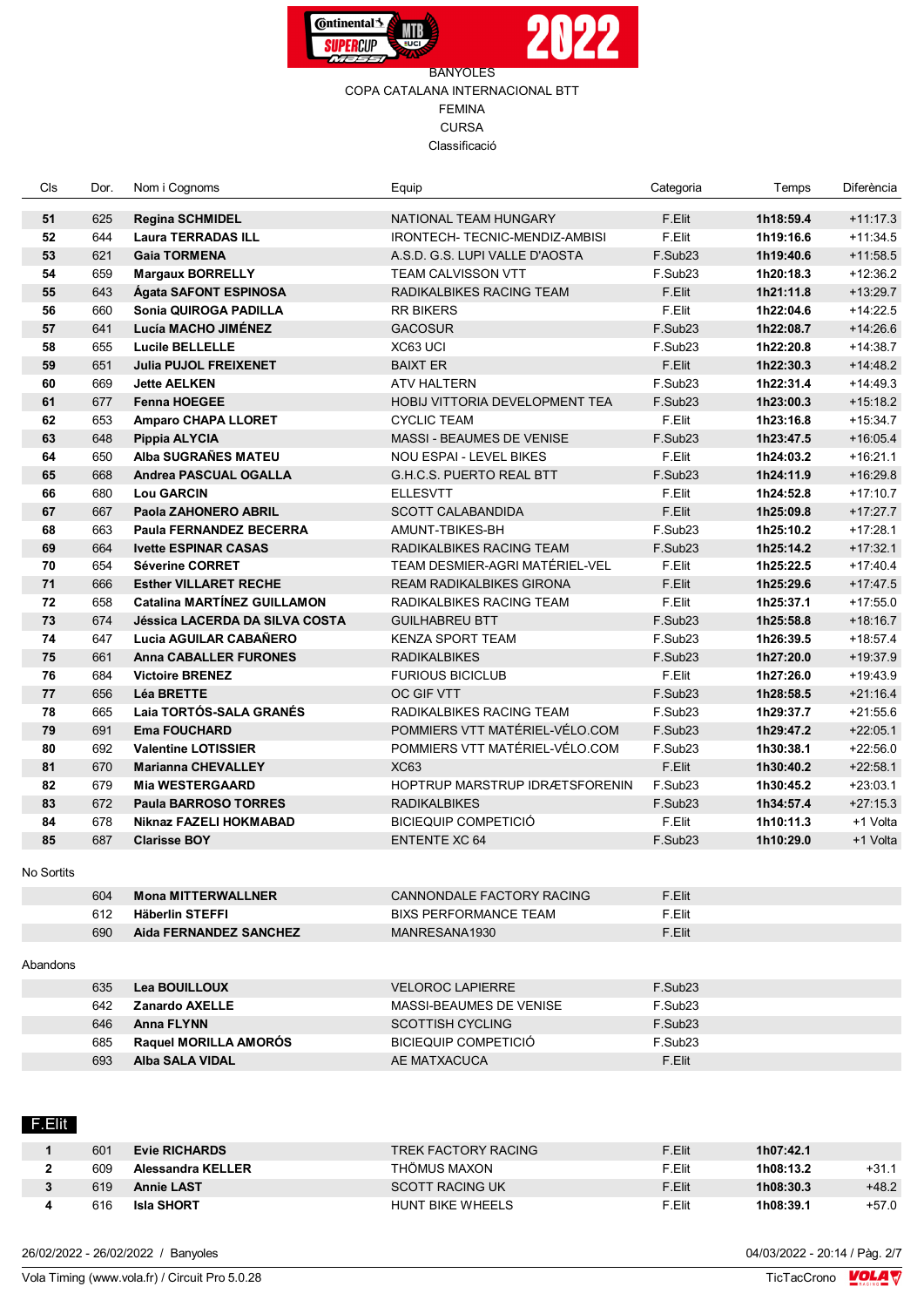



| Cls            | Dor.       | Nom i Cognoms                                       | Equip                                                     | Categoria           | Temps     | Diferència |
|----------------|------------|-----------------------------------------------------|-----------------------------------------------------------|---------------------|-----------|------------|
| 5              | 607        | Léna GÉRAULT                                        | KTM VITTORIA TEAM                                         | F.Elit              | 1h08:39.5 | $+57.4$    |
| 6              | 615        | <b>Savilia BLUNK</b>                                | ORANGE SEAL OFF-ROAD TEAM                                 | F.Elit              | 1h08:40.0 | $+57.9$    |
| $\overline{7}$ | 603        | <b>Linda INDERGAND</b>                              |                                                           | F.Elit              | 1h08:53.2 | $+1:11.1$  |
| 8              | 614        | <b>Greta SEIWALD</b>                                | TEAM SANTA CRUZ FSA                                       | F.Elit              | 1h08:59.7 | $+1:17.6$  |
| 9              | 675        | <b>Ramona FORCHINI</b>                              | <b>JB BRUNEX SUPERIOR FACTORY RAC</b>                     | F.Elit              | 1h09:41.2 | $+1:59.1$  |
| 10             | 681        | <b>Martina BERTA</b>                                | TEAM SANTA CRUZ FSA                                       | F.Elit              | 1h09:45.0 | $+2:02.9$  |
| 11             | 613        | <b>Malene DEGN</b>                                  | <b>KMC ORBEA</b>                                          | F.Elit              | 1h09:45.9 | $+2:03.8$  |
| 12             | 602        | <b>Jolanda NEFF</b>                                 | TREK FACTORY RACING                                       | F.Elit              | 1h09:56.7 | $+2:14.6$  |
| 13             | 605        | Janika LÕIV                                         | <b>KMC ORBEA</b>                                          | F.Elit              | 1h11:36.1 | $+3.54.0$  |
| 14             | 630        | <b>Kim AMES</b>                                     | JB BRUNEX SUPERIOR FACTORY RAC                            | F.Elit              | 1h11:46.3 | $+4:04.2$  |
|                | 611        | Jitka ČÁBELICKÁ                                     |                                                           | F.Elit              |           |            |
| 15             |            |                                                     | <b>GAPP SYSTEM - KOLOFIX MTB RACI</b>                     |                     | 1h11:51.9 | $+4:09.8$  |
| 16             | 662        | Sophie VON BERSWORDT                                | JB BRUNEX SUPERIOR FACTORY RAC                            | F.Elit              | 1h12:19.3 | $+4.37.2$  |
| 17             | 606        | Yana BELOMOINA                                      | CST POSTNL BAFANG MTB RACING T                            | F.Elit              | 1h12:29.5 | $+4.47.4$  |
| 18             | 610        | Ronja EIBL                                          | ALPECIN-FENIX                                             | F.Elit              | 1h12:45.8 | $+5:03.7$  |
| 19             | 608        | Rocío Del Alba GARCÍA MARTÍNEZ                      | BH TEMPLO CAFÉS UCC                                       | F.Elit              | 1h12:56.6 | $+5:14.5$  |
| 20             | 636        | <b>Margot MOSCHETTI</b>                             | GIANT FRANCE MTB PRO TEAM                                 | F.Elit              | 1h13:38.4 | $+5:56.3$  |
| 21             | 629        | <b>Constance VALENTIN</b>                           | TEAM VCA ANJOS - KTM                                      | F.Elit              | 1h14:47.6 | $+7:05.5$  |
| 22             | 631        | <b>Nuria BOSCH PICO</b>                             | <b>BH TEMPLO CAFES UCC</b>                                | F.Elit              | 1h15:31.6 | $+7.49.5$  |
| 23             | 617        | <b>Lucie URRUTY</b>                                 | <b>VELOROC LAPIERRE</b>                                   | F.Elit              | 1h15:47.8 | $+8:05.7$  |
| 24             | 632        | Noemi MORENO CASTAÑEDA                              | <b>73 FACTORY ECO</b>                                     | F.Elit              | 1h16:44.9 | $+9:02.8$  |
| 25             | 639        | <b>Aurea RUIZ GARCIA</b>                            | <b>KROSS RACING TEAM SPAIN</b>                            | F.Elit              | 1h16:59.8 | $+9.17.7$  |
| 26             | 638        | <b>Sara GAY MORENO</b>                              | <b>BIKING POINT</b>                                       | F.Elit              | 1h17:03.3 | $+9:21.2$  |
| 27             | 686        | <b>Emilie MORIER</b>                                | <b>JOUFFROY ACADEMY</b>                                   | F.Elit              | 1h17:06.2 | $+9:24.1$  |
| 28             | 624        | <b>Natalia FISCHER EGUSQUIZA</b>                    | BH TEMPLO CAFÉS UCC                                       | F.Elit              | 1h17:27.6 | $+9:45.5$  |
| 29             | 689        | <b>Michelle FLIPO</b>                               | LEFA TEAM CLUB CICLISTA                                   | F.Elit              | 1h18:44.5 | $+11:02.4$ |
| 30             | 625        | <b>Regina SCHMIDEL</b>                              | NATIONAL TEAM HUNGARY                                     | F.Elit              | 1h18:59.4 | $+11:17.3$ |
| 31             | 644        | <b>Laura TERRADAS ILL</b>                           | IRONTECH- TECNIC-MENDIZ-AMBISI                            | F.Elit              | 1h19:16.6 | $+11:34.5$ |
| 32             | 643        | Ágata SAFONT ESPINOSA                               | RADIKALBIKES RACING TEAM                                  | F.Elit              | 1h21:11.8 | $+13:29.7$ |
| 33             | 660        | Sonia QUIROGA PADILLA                               | <b>RR BIKERS</b>                                          | F.Elit              | 1h22:04.6 | $+14:22.5$ |
| 34             | 651        | <b>Julia PUJOL FREIXENET</b>                        | <b>BAIXT ER</b>                                           | F.Elit              | 1h22:30.3 | $+14:48.2$ |
| 35             | 653        | <b>Amparo CHAPA LLORET</b>                          | <b>CYCLIC TEAM</b>                                        | F.Elit              | 1h23:16.8 | $+15:34.7$ |
| 36             | 650        | Alba SUGRAÑES MATEU                                 | NOU ESPAI - LEVEL BIKES                                   | F.Elit              | 1h24:03.2 | $+16:21.1$ |
| 37             | 680        | <b>Lou GARCIN</b>                                   | <b>ELLESVTT</b>                                           | F.Elit              | 1h24:52.8 | $+17:10.7$ |
| 38             | 667        | Paola ZAHONERO ABRIL                                | <b>SCOTT CALABANDIDA</b>                                  | F.Elit              | 1h25:09.8 | $+17:27.7$ |
| 39             | 654        | <b>Séverine CORRET</b>                              | TEAM DESMIER-AGRI MATÉRIEL-VEL                            | F.Elit              | 1h25:22.5 | $+17:40.4$ |
| 40             | 666        | <b>Esther VILLARET RECHE</b>                        | <b>REAM RADIKALBIKES GIRONA</b>                           | F.Elit              | 1h25:29.6 | $+17:47.5$ |
| 41             | 658        | <b>Catalina MARTINEZ GUILLAMON</b>                  | RADIKALBIKES RACING TEAM                                  | F.Elit              | 1h25:37.1 | $+17:55.0$ |
| 42             | 684        | <b>Victoire BRENEZ</b>                              | <b>FURIOUS BICICLUB</b>                                   | F.Elit              | 1h27:26.0 | $+19.43.9$ |
| 43             | 670        | <b>Marianna CHEVALLEY</b>                           | XC63                                                      | F.Elit              | 1h30:40.2 | $+22:58.1$ |
| 44             | 678        | Niknaz FAZELI HOKMABAD                              | <b>BICIEQUIP COMPETICIÓ</b>                               | F.Elit              | 1h10:11.3 | +1 Volta   |
| No Sortits     |            |                                                     |                                                           |                     |           |            |
|                |            |                                                     |                                                           |                     |           |            |
|                | 604<br>612 | <b>Mona MITTERWALLNER</b><br><b>Häberlin STEFFI</b> | CANNONDALE FACTORY RACING<br><b>BIXS PERFORMANCE TEAM</b> | F.Elit<br>F.Elit    |           |            |
|                |            |                                                     |                                                           |                     |           |            |
|                | 690        | Aida FERNANDEZ SANCHEZ                              | MANRESANA1930                                             | F.Elit              |           |            |
| Abandons       |            |                                                     |                                                           |                     |           |            |
| F.Sub23        | 693        | Alba SALA VIDAL                                     | AE MATXACUCA                                              | F.Elit              |           |            |
| $\mathbf{1}$   | 627        | <b>Harriet HARNDEN</b>                              | TREK FACTORY RACING                                       | F.Sub <sub>23</sub> | 1h09:09.0 |            |
| $\mathbf{2}$   | 676        | <b>Jacqueline SCHNEEBELI</b>                        | JB BRUNEX SUPERIOR FACTORY RAC                            | F.Sub <sub>23</sub> | 1h10:06.5 | $+57.5$    |
|                |            |                                                     |                                                           |                     |           |            |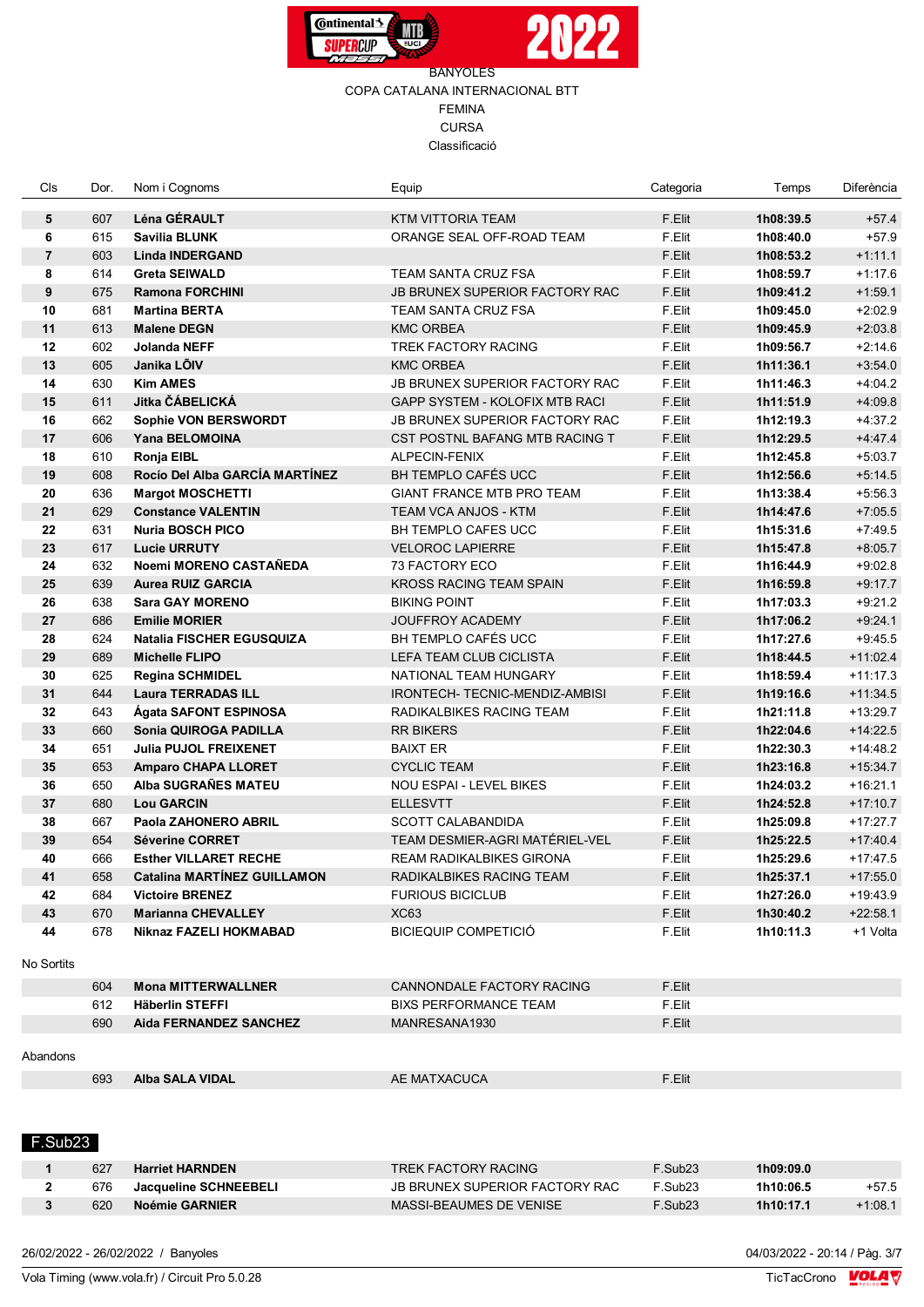



| Cls            | Dor. | Nom i Cognoms                         | Equip                                 | Categoria           | Temps     | Diferència |
|----------------|------|---------------------------------------|---------------------------------------|---------------------|-----------|------------|
| 4              | 633  | <b>Sara CORTINOVIS</b>                | TEAM SANTA CRUZ FSA                   | F.Sub <sub>23</sub> | 1h10:35.9 | $+1.26.9$  |
| 5              | 622  | Ana SANTOS                            | X-SAUCE FACTORY TEAM                  | F.Sub23             | 1h12:30.2 | $+3:21.2$  |
| 6              | 626  | <b>Buri NOELLE</b>                    | <b>BIXS PERFORMANCE RACING</b>        | F.Sub23             | 1h12:54.4 | $+3.45.4$  |
| $\overline{7}$ | 683  | Amélie VAZEILLE                       | T.                                    | F.Sub23             | 1h13:21.2 | $+4:12.2$  |
| 8              | 652  | <b>Elena MCGORUM</b>                  | <b>SCOTTISH CYCLING</b>               | F.Sub <sub>23</sub> | 1h13:52.6 | $+4.43.6$  |
| 9              | 623  | Matylda SZCZECIŃSKA                   | KRROSS ORLEN CYCLING TEAM             | F.Sub23             | 1h14:02.5 | $+4:53.5$  |
| 10             | 628  | <b>Zuzana SAFAROVA</b>                | <b>ROUVY SPECIALIZED</b>              | F.Sub23             | 1h14:22.9 | $+5:13.9$  |
| 11             | 634  | <b>Juliette Trombini TROMBINI</b>     | SCOTT CREUSE OXYGENE GUERET           | F.Sub23             | 1h14:53.0 | $+5.44.0$  |
| 12             | 637  | Lucía GÓMEZ ANDREU                    | MMR FACTORY RACING TEAM               | F.Sub23             | 1h15:50.2 | $+6:41.2$  |
| 13             | 640  | <b>Roxane VERMETTE</b>                | STIMULUS/ORBEA                        | F.Sub23             | 1h16:32.3 | $+7:23.3$  |
| 14             | 688  | <b>Naïka RACHETER</b>                 | TEAM CLIENTIS CEC X NATUR'MEL         | F.Sub23             | 1h17:06.6 | $+7:57.6$  |
| 15             | 649  | <b>Houyvet LEA</b>                    | MASSI - BEAUMES DE VENISE             | F.Sub23             | 1h17:20.3 | $+8:11.3$  |
| 16             | 673  | <b>Paula MARTÍN VARO</b>              | KROSS TEAM ESPAÑA                     | F.Sub23             | 1h17:42.1 | $+8:33.1$  |
| 17             | 657  | Medina NOÉMIE                         | TEAM ELLES VTT                        | F.Sub23             | 1h18:01.7 | $+8.52.7$  |
| 18             | 671  | <b>Csenge Anna BOKROS</b>             | NATIONAL TEAM HUNGARY                 | F.Sub23             | 1h18:04.1 | $+8:55.1$  |
| 19             | 682  | <b>Anaëlle HENRY</b>                  | <b>TEAM VOSGES VTT</b>                | F.Sub23             | 1h18:37.9 | $+9:28.9$  |
| 20             | 618  | Raquel SILVA QUEIRÓS                  | MMR FACTORY RACING TEAM               | F.Sub23             | 1h18:40.9 | $+9:31.9$  |
| 21             | 645  | <b>Benoit-Guyod CAMILLE</b>           | <b>XC63</b>                           | F.Sub23             | 1h18:46.8 | $+9:37.8$  |
| 22             | 621  | <b>Gaia TORMENA</b>                   | A.S.D. G.S. LUPI VALLE D'AOSTA        | F.Sub23             | 1h19:40.6 | $+10:31.6$ |
| 23             | 659  | <b>Margaux BORRELLY</b>               | TEAM CALVISSON VTT                    | F.Sub23             | 1h20:18.3 | $+11:09.3$ |
| 24             | 641  | Lucía MACHO JIMÉNEZ                   | <b>GACOSUR</b>                        | F.Sub23             | 1h22:08.7 | $+12:59.7$ |
| 25             | 655  | <b>Lucile BELLELLE</b>                | XC63 UCI                              | F.Sub <sub>23</sub> | 1h22:20.8 | $+13:11.8$ |
| 26             | 669  | <b>Jette AELKEN</b>                   | <b>ATV HALTERN</b>                    | F.Sub23             | 1h22:31.4 | $+13:22.4$ |
| 27             | 677  | <b>Fenna HOEGEE</b>                   | <b>HOBIJ VITTORIA DEVELOPMENT TEA</b> | F.Sub23             | 1h23:00.3 | $+13:51.3$ |
| 28             | 648  | Pippia ALYCIA                         | MASSI - BEAUMES DE VENISE             | F.Sub23             | 1h23:47.5 | $+14:38.5$ |
| 29             | 668  | Andrea PASCUAL OGALLA                 | <b>G.H.C.S. PUERTO REAL BTT</b>       | F.Sub23             | 1h24:11.9 | $+15:02.9$ |
| 30             | 663  | Paula FERNANDEZ BECERRA               | AMUNT-TBIKES-BH                       | F.Sub23             | 1h25:10.2 | $+16:01.2$ |
| 31             | 664  | <b>Ivette ESPINAR CASAS</b>           | RADIKALBIKES RACING TEAM              | F.Sub23             | 1h25:14.2 | $+16:05.2$ |
| 32             | 674  | <b>Jéssica LACERDA DA SILVA COSTA</b> | <b>GUILHABREU BTT</b>                 | F.Sub23             | 1h25:58.8 | $+16:49.8$ |
| 33             | 647  | Lucia AGUILAR CABAÑERO                | <b>KENZA SPORT TEAM</b>               | F.Sub23             | 1h26:39.5 | $+17:30.5$ |
| 34             | 661  | <b>Anna CABALLER FURONES</b>          | <b>RADIKALBIKES</b>                   | F.Sub23             | 1h27:20.0 | $+18:11.0$ |
| 35             | 656  | Léa BRETTE                            | OC GIF VTT                            | F.Sub <sub>23</sub> | 1h28:58.5 | $+19:49.5$ |
| 36             | 665  | Laia TORTÓS-SALA GRANÉS               | RADIKALBIKES RACING TEAM              | F.Sub23             | 1h29:37.7 | $+20:28.7$ |
| 37             | 691  | <b>Ema FOUCHARD</b>                   | POMMIERS VTT MATÉRIEL-VÉLO.COM        | F.Sub23             | 1h29:47.2 | $+20:38.2$ |
| 38             | 692  | <b>Valentine LOTISSIER</b>            | POMMIERS VTT MATÉRIEL-VÉLO.COM        | F.Sub23             | 1h30:38.1 | $+21:29.1$ |
| 39             | 679  | <b>Mia WESTERGAARD</b>                | HOPTRUP MARSTRUP IDRÆTSFORENIN        | F.Sub23             | 1h30:45.2 | $+21:36.2$ |
| 40             | 672  | <b>Paula BARROSO TORRES</b>           | <b>RADIKALBIKES</b>                   | F.Sub23             | 1h34:57.4 | $+25:48.4$ |
| 41             | 687  | <b>Clarisse BOY</b>                   | <b>ENTENTE XC 64</b>                  | F.Sub23             | 1h10:29.0 | +1 Volta   |
| Abandons       |      |                                       |                                       |                     |           |            |

| 635 | Lea BOUILLOUX                | <b>VELOROC LAPIERRE</b> | F.Sub <sub>23</sub> |
|-----|------------------------------|-------------------------|---------------------|
| 642 | Zanardo AXELLE               | MASSI-BEAUMES DE VENISE | F.Sub <sub>23</sub> |
| 646 | <b>Anna FLYNN</b>            | <b>SCOTTISH CYCLING</b> | F.Sub <sub>23</sub> |
| 685 | <b>Raquel MORILLA AMOROS</b> | BICIEQUIP COMPETICIÓ    | F.Sub <sub>23</sub> |

## F.Junior

|   | 826 | <b>Anina HUTTER</b>        | JB BRUNEX SUPERIOR FACTORY RAC | F.Junior | 51:03.1 |           |
|---|-----|----------------------------|--------------------------------|----------|---------|-----------|
| າ | 804 | <b>EIIa MACLEAN-HOWELL</b> | <b>TOFAUTI EA</b>              | F.Junior | 51:49.0 | $+45.9$   |
| 3 | 801 | <b>Tatiana TOURNUT</b>     | KTM VITTORIA TEAM              | F.Junior | 52:13.6 | $+1:10.5$ |
| 4 | 803 | <b>Lilou FABREGUES</b>     | SCOTT CREUSE OXYGÈNE GUERET    | F.Junior | 52:32.5 | $+1:29.4$ |
| 5 | 849 | <b>Ilona MOULIN</b>        | <b>XC63</b>                    | F.Junior | 53:10.2 | $+2:07.1$ |
| 6 | 805 | <b>Jana PALLWEBER</b>      | SUNSHINE RACERS ASV NALS       | F.Junior | 53:25.6 | $+2:22.5$ |
|   | 807 | Simona SPESNA              | JB BRUNEX SUPERIOR FACTORY RAC | F.Junior | 53:32.1 | $+2:29.0$ |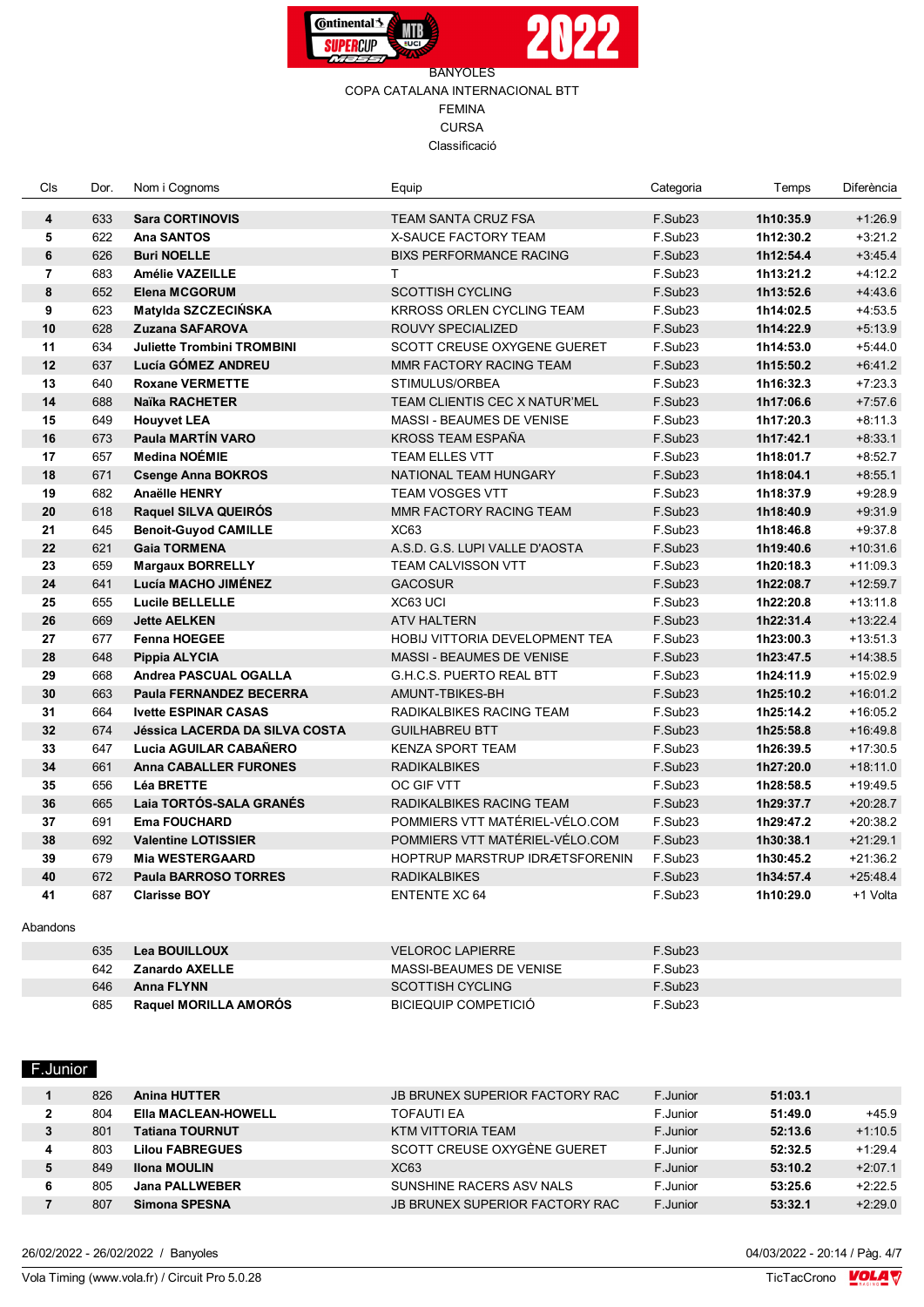



| Cls        | Dor. | Nom i Cognoms                        | Equip                             | Categoria | Temps     | Diferència |
|------------|------|--------------------------------------|-----------------------------------|-----------|-----------|------------|
| 8          | 811  | Nela VIKTOROVÁ                       | ROUVY SPECIALIZED                 | F.Junior  | 53:41.0   | $+2:37.9$  |
| 9          | 806  | <b>Mariana LÍBANO</b>                | SELEÇÃO NACIONAL PORTUGUESA       | F.Junior  | 53:47.1   | $+2.44.0$  |
| 10         | 825  | <b>Marta CANO ESPINOSA</b>           | PRIMAFLOR MONDRAKER GENUINS       | F.Junior  | 53:53.0   | $+2:49.9$  |
| 11         | 829  | <b>Stina KAGEVI</b>                  | LÄNNA SPORT CYKELKLUBB            | F.Junior  | 53:57.3   | $+2:54.2$  |
| 12         | 809  | <b>Luna CNOSSEN</b>                  | <b>CUBE BASSA BIKING TEAM</b>     | F.Junior  | 54:20.5   | $+3.17.4$  |
| 13         | 810  | <b>Hannah STOCKY</b>                 | XC 63                             | F.Junior  | 54:54.1   | $+3:51.0$  |
| 14         | 831  | <b>Cynthia BOIVINET</b>              | <b>TEAM PASSION VTT VENELLES</b>  | F.Junior  | 55:33.6   | $+4:30.5$  |
| 15         | 855  | <b>Julie LILLELUND</b>               | RACING BJERRINGBRO                | F.Junior  | 56:08.0   | $+5.04.9$  |
| 16         | 839  | <b>Carla PEREZ MORENO</b>            | <b>CICLOS SABATER</b>             | F.Junior  | 56:39.4   | $+5:36.3$  |
| 17         | 802  | <b>Tilda HYLÉN</b>                   | <b>FALU CK</b>                    | F.Junior  | 56:51.9   | $+5.48.8$  |
| 18         | 808  | Duna RODRÍGUEZ                       | <b>BRAIN BIKES C.D.</b>           | F.Junior  | 56:54.2   | $+5:51.1$  |
| 19         | 819  | <b>Carla PLAGNES</b>                 | <b>CA PEYMEINADE</b>              | F.Junior  | 57:32.5   | $+6:29.4$  |
| 20         | 817  | <b>Lilou LACROIX</b>                 | <b>TEAM VELO CLUB DOLOIS</b>      | F.Junior  | 57:39.7   | $+6.36.6$  |
| 21         | 818  | <b>Beatriz MENEZES DE SOUSA</b>      | 24 HORA ALTIMETRIA ONTRACK        | F.Junior  | 57:41.2   | $+6:38.1$  |
| 22         | 816  | Eva GONZÁLEZ MOGOLLÓN                | ILLES BALEARS, CC                 | F.Junior  | 57:41.7   | $+6:38.6$  |
| 23         | 853  | <b>Mathilde VIOT</b>                 | <b>TREK GIROMAGNY</b>             | F.Junior  | 57:58.5   | $+6:55.4$  |
| 24         | 813  | Íris CHAGAS                          | SELEÇÃO NACIONAL PORTUGUESA       | F.Junior  | 58:09.2   | $+7:06.1$  |
| 25         | 827  | <b>Laura PONCET</b>                  | <b>VELOROC LAPIERRE</b>           | F.Junior  | 58:32.9   | $+7:29.8$  |
| 26         | 844  | <b>Sandra JOVER SEPULCRE</b>         | FUNDACIÓN JOSÉ SABATER            | F.Junior  | 59:13.4   | $+8:10.3$  |
| 27         | 814  | <b>Vania RICO</b>                    | <b>KROSS RACING TEAM</b>          | F.Junior  | 59:28.6   | $+8.25.5$  |
| 28         | 832  | <b>Ronja THEOBALD</b>                | <b>GERMANTECHNOLOGYRACINGTEAM</b> | F.Junior  | 59:32.4   | $+8:29.3$  |
| 29         | 824  | <b>Orlane LAVRY</b>                  | TEAM VELO CLUB DOLOIS             | F.Junior  | 59:36.0   | $+8:32.9$  |
| 30         | 821  | <b>Marta BEJARANO BLAS</b>           | <b>GACOSUR</b>                    | F.Junior  | 59:37.0   | $+8:33.9$  |
| 31         | 823  | Silja SENN                           | <b>TEAM BIKE SERVICE PARTNER</b>  | F.Junior  | 59:55.3   | $+8.52.2$  |
| 32         | 834  | <b>Camille GIRAUD</b>                | <b>TEAM ELLES VTT</b>             | F.Junior  | 59:57.0   | $+8:53.9$  |
| 33         | 838  | <b>Angela MONTES GOMEZ</b>           | <b>SYMISUR CENTAURO BIKES</b>     | F.Junior  | 1h00:00.9 | $+8.57.8$  |
| 34         | 835  | <b>Noelia ORTIZ SANZ</b>             | <b>MATRIX SALCHI</b>              | F.Junior  | 1h00:05.9 | $+9:02.8$  |
| 35         | 847  | <b>Justine DEVILLIERS</b>            | <b>TEAM ELLES VTT</b>             | F.Junior  | 1h00:15.3 | $+9:12.2$  |
| 36         | 840  | <b>Zaira BOTER FERNANDEZ</b>         | AMUNT CC                          | F.Junior  | 1h00:26.3 | $+9:23.2$  |
| 37         | 815  | <b>Lora ORAVECZ</b>                  | NATIONAL TEAM HUNGARY             | F.Junior  | 1h00:58.8 | $+9:55.7$  |
| 38         | 851  | <b>Lucie CAZOTTES</b>                | <b>VCR</b>                        | F.Junior  | 1h00:59.8 | $+9.56.7$  |
| 39         | 822  |                                      | TEAM MURET PYRÉNÉENS OCCITANIE    | F.Junior  | 1h01:14.5 | $+10:11.4$ |
|            |      | <b>Megan SUNDERLAND</b><br>Lara BÖHM |                                   |           |           |            |
| 40         | 828  |                                      | <b>WALCHER RACING-TEAM</b>        | F.Junior  | 1h01:15.1 | $+10:12.0$ |
| 41         | 812  | <b>Nicole CASTILLO PARRAMON</b>      | <b>BIKING POINT</b>               | F.Junior  | 1h01:40.7 | $+10:37.6$ |
| 42         | 845  | <b>Clara MADASCHI</b>                | UVC COMPETITION                   | F.Junior  | 1h01:49.6 | $+10:46.5$ |
| 43         | 830  | Amy KOX                              | NATIONAL TEAM THE NETHERLANDS     | F.Junior  | 1h02:00.6 | $+10:57.5$ |
| 44         | 833  | Julie ROUVEYROL                      | TEAM XC63                         | F.Junior  | 1h02:03.1 | $+11:00.0$ |
| 45         | 837  | Zoe POCA MUNUERA                     | JUFRÉ VIC-ETB                     | F.Junior  | 1h02:22.2 | $+11:19.1$ |
| 46         | 836  | Antònia FORTEZA CRESPI               | CLUB CICLISTA VICENC REYNÉS       | F.Junior  | 1h03:57.4 | $+12:54.3$ |
| 47         | 820  | <b>Rut RATERA TENORIO</b>            | KENDA BICIOCASIONBARCELONA        | F.Junior  | 1h03:57.9 | $+12:54.8$ |
| 48         | 854  | <b>Mattis LEGE</b>                   | TEAM LOZERE CYCLISME              | F.Junior  | 1h04:18.2 | $+13:15.1$ |
| 49         | 841  | Alba GONZÁLEZ PÉREZ                  | <b>IRONTECH</b>                   | F.Junior  | 1h04:39.9 | $+13:36.8$ |
| 50         | 850  | <b>Touron VALENTINE</b>              |                                   | F.Junior  | 1h05:11.0 | $+14.07.9$ |
| 51         | 848  | <b>Elsa DUNOM</b>                    | A.T.A.C. VTT ARAGON               | F.Junior  | 1h05:41.4 | $+14:38.3$ |
| 52         | 856  | <b>Clara BAUP</b>                    | <b>COMMINGES VTT</b>              | F.Junior  | 1h10:18.4 | $+19:15.3$ |
| 53         | 843  | <b>Charlotte PAGET</b>               | AIX VTT                           | F.Junior  | 40:20.3   | +1 Volta   |
| No Sortits |      |                                      |                                   |           |           |            |
|            | 846  | <b>Silje BADER</b>                   | <b>TALENTNED</b>                  | F.Junior  |           |            |
| Abandons   |      |                                      |                                   |           |           |            |
|            | 842  | Lucie DALMAS                         | DN1 XC63                          | F.Junior  |           |            |
|            |      |                                      |                                   |           |           |            |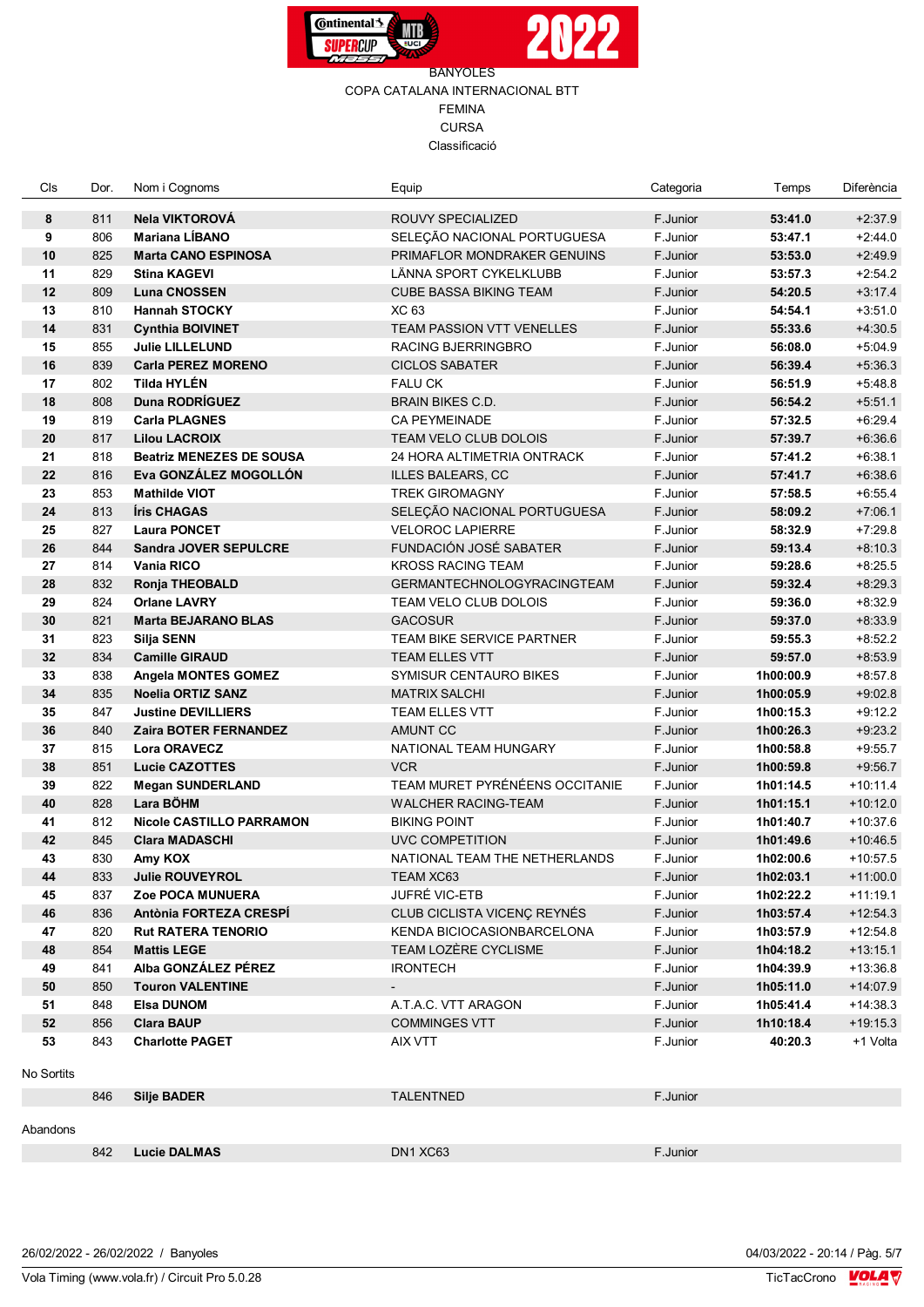



# CURSA

Classificació

| Cls            | Dor.        | Nom i Cognoms                | Equip                      | Categoria   | Temps     | Diferència |
|----------------|-------------|------------------------------|----------------------------|-------------|-----------|------------|
|                |             |                              |                            |             |           |            |
|                | F.Màster 30 |                              |                            |             |           |            |
|                |             |                              |                            |             |           |            |
| 1              | 904         | Ariadna RODENAS PASCUAL      | <b>KENZA SPORT</b>         | F.Màster 30 | 56:14.3   |            |
| $\mathbf{2}$   | 906         | <b>Valette MARION</b>        | <b>MASTER TEAM LAISSAC</b> | F.Màster 30 | 59:38.7   | $+3:24.4$  |
| 3              | 907         | <b>Marta BALLUS</b>          | <b>EDIBIKES</b>            | F.Màster 30 | 1h01:55.6 | $+5:41.3$  |
| 4              | 901         | Aleksandra NEZHOVOROVA       | BICIEQUIP COMPETICIÓ       | F.Màster 30 | 1h02:12.6 | $+5:58.3$  |
| 5              | 902         | <b>Lydia CASTRO DENUC</b>    | <b>BIKING POINT</b>        | F.Màster 30 | 1h02:56.5 | $+6:42.2$  |
| 6              | 908         | <b>Irene MARTINEZ DOMENE</b> | 73 FACTORY-ECO             | F.Màster 30 | 1h03:04.9 | $+6:50.6$  |
| $\overline{7}$ | 905         | <b>Ruth MARCH COROMINAS</b>  | <b>AVINYO</b>              | F.Màster 30 | 1h06:35.5 | $+10:21.2$ |
| 8              | 903         | Yolanda PEREIRA MARTIN       | ADDICT BIKES RACING TEAM   | F.Màster 30 | 1h14:30.2 | $+18:15.9$ |

## F.Màster 40

|               | 933 | <b>Sandra SANTANYES MURILLO</b>  | <b>TREK BICISPRINT SABADELL</b> | F.Màster 40 | 59:12.7   |            |
|---------------|-----|----------------------------------|---------------------------------|-------------|-----------|------------|
| $\mathbf{2}$  | 936 | <b>Rebecca LEAPER</b>            | <b>MEGABICI</b>                 | F.Màster 40 | 59:22.9   | $+10.2$    |
| 3             | 935 | <b>Cristina BARBERAN MORALES</b> | <b>SYMISUR CENTAURO BIKE</b>    | F.Màster 40 | 59:59.1   | $+46.4$    |
| 4             | 939 | <b>Nuria SURIA ROCA</b>          | <b>SURIA BICIS</b>              | F.Màster 40 | 1h00:56.8 | $+1.44.1$  |
| 5             | 934 | Pilar NUÑEZ VILLADEAMIGO         | <b>KENZA</b>                    | F.Màster 40 | 1h01:47.0 | $+2:34.3$  |
| 6             | 931 | Stéphanie CHAPON                 | <b>TEAM CALVISSON VTT</b>       | F.Màster 40 | 1h02:02.8 | $+2:50.1$  |
| 7             | 937 | <b>Gemma ROSELL COMABELLA</b>    | BIKEPARK COSTA DORADA           | F.Màster 40 | 1h16:41.7 | $+17:29.0$ |
| 8             | 932 | <b>Natalia CEBRIA RIBAS</b>      | BSIX-JORMAT                     | F.Màster 40 | 1h18:01.2 | $+18.48.5$ |
| 9             | 938 | Mireia REIG CORONADO             | BICIEQUIP COMPETICIÓ            | F.Màster 40 | 1h26:52.5 | $+27:39.8$ |
|               |     |                                  |                                 |             |           |            |
| Desqualificat |     |                                  |                                 |             |           |            |
|               | 940 | Sílvia POCIELLO LEAL             | MANRESANA 1930                  | F.Màster 40 |           |            |

### F.Cadet

| $\mathbf{1}$   | 986 | <b>Lise REVOL</b>                  | <b>GVE</b>                        | F.Cadet | 56:18.5   |           |
|----------------|-----|------------------------------------|-----------------------------------|---------|-----------|-----------|
| $\overline{2}$ | 951 | <b>Neus CAPELLÀ FLORIT</b>         | MEGARAWBAR FACTORY TEAM           | F.Cadet | 56:51.5   | $+33.0$   |
| 3              | 971 | <b>Beatrice TEMPERONI</b>          | <b>CICLISTICA BORDIGHERA</b>      | F.Cadet | 57:15.6   | $+57.1$   |
| 4              | 982 | <b>Kyra GALI ESTEVA</b>            | <b>CC VILAJUÏGA</b>               | F.Cadet | 57:16.8   | $+58.3$   |
| 5              | 956 | <b>Manon CHAPON</b>                | <b>CALVISSON VTT</b>              | F.Cadet | 57:51.0   | $+1:32.5$ |
| 6              | 980 | <b>Regina BRUCHNER</b>             | NATIONAL TEAM HUNGARY             | F.Cadet | 57:59.6   | $+1:41.1$ |
| $\overline{7}$ | 975 | <b>Angele BOROT</b>                | <b>XC63</b>                       | F.Cadet | 58:11.0   | $+1:52.5$ |
| 8              | 977 | <b>Anais MOULIN</b>                | <b>TEAM ELLES VTT</b>             | F.Cadet | 58:37.2   | $+2:18.7$ |
| 9              | 965 | Laia GALBANY PIÑERO                | <b>UCF</b>                        | F.Cadet | 58:42.5   | $+2:24.0$ |
| 10             | 959 | <b>Lucie ADAM</b>                  | <b>TEAM ELLES VTT</b>             | F.Cadet | 59:28.9   | $+3:10.4$ |
| 11             | 974 | <b>Elena POPPELAARS</b>            | <b>TALENTNED</b>                  | F.Cadet | 59:44.2   | $+3:25.7$ |
| 12             | 954 | <b>Valentina FERREYRA BELTRAMO</b> | <b>ILLES BALEARS, CC</b>          | F.Cadet | 59:51.1   | $+3:32.6$ |
| 13             | 979 | <b>Angele DOMINICE</b>             | <b>VCR</b>                        | F.Cadet | 1h00:13.6 | $+3:55.1$ |
| 14             | 957 | <b>Romane TRUNTSCHKA</b>           | TEAM VELOPROSHOP BY MAXPERF       | F.Cadet | 1h00:13.8 | $+3:55.3$ |
| 15             | 961 | <b>Eden COUDOUIN</b>               | <b>TEAM CREUSE MAINSAT EVAUX</b>  | F.Cadet | 1h00:41.4 | $+4:22.9$ |
| 16             | 987 | <b>Lucile METGE</b>                | <b>TEAM VCMAPV</b>                | F.Cadet | 1h01:11.2 | $+4:52.7$ |
| 17             | 969 | <b>Marina JAVIERRE GONZALEZ</b>    | SQUADRA STERRATO                  | F.Cadet | 1h02:04.3 | $+5:45.8$ |
| 18             | 981 | <b>Livia ECHARDOUR</b>             | XC63                              | F.Cadet | 1h02:04.9 | $+5:46.4$ |
| 19             | 963 | Mireia PADRÓS LOPEZ                | <b>BIKE KIDS</b>                  | F.Cadet | 1h02:12.9 | $+5:54.4$ |
| 20             | 989 | <b>Pardies CAMILLE</b>             | TEAM VTT AVENTURE PIOLENC         | F.Cadet | 1h03:10.2 | $+6:51.7$ |
| 21             | 966 | <b>Hannae PUJOL</b>                | <b>VTT EVASION POURPRE</b>        | F.Cadet | 1h03:22.7 | $+7:04.2$ |
| 22             | 984 | <b>Marta PERXACHS I AYATS</b>      | <b>IRONTECH TECNIC AMBISIST</b>   | F.Cadet | 1h03:59.6 | $+7:41.1$ |
| 23             | 955 | <b>Maria PÉREZ GONZÁLEZ</b>        | <b>TBIKES BH-AMUNT CC</b>         | F.Cadet | 1h04:22.8 | $+8:04.3$ |
| 24             | 952 | <b>Mariona RATERA TENORIO</b>      | <b>KENDA BICIOCASIONBARCELONA</b> | F.Cadet | 1h04:37.4 | $+8:18.9$ |
| 25             | 988 | <b>Cristina ADROVER BELTRAN</b>    | <b>CC ILLES BALEARS</b>           | F.Cadet | 1h05:02.4 | $+8:43.9$ |
|                |     |                                    |                                   |         |           |           |